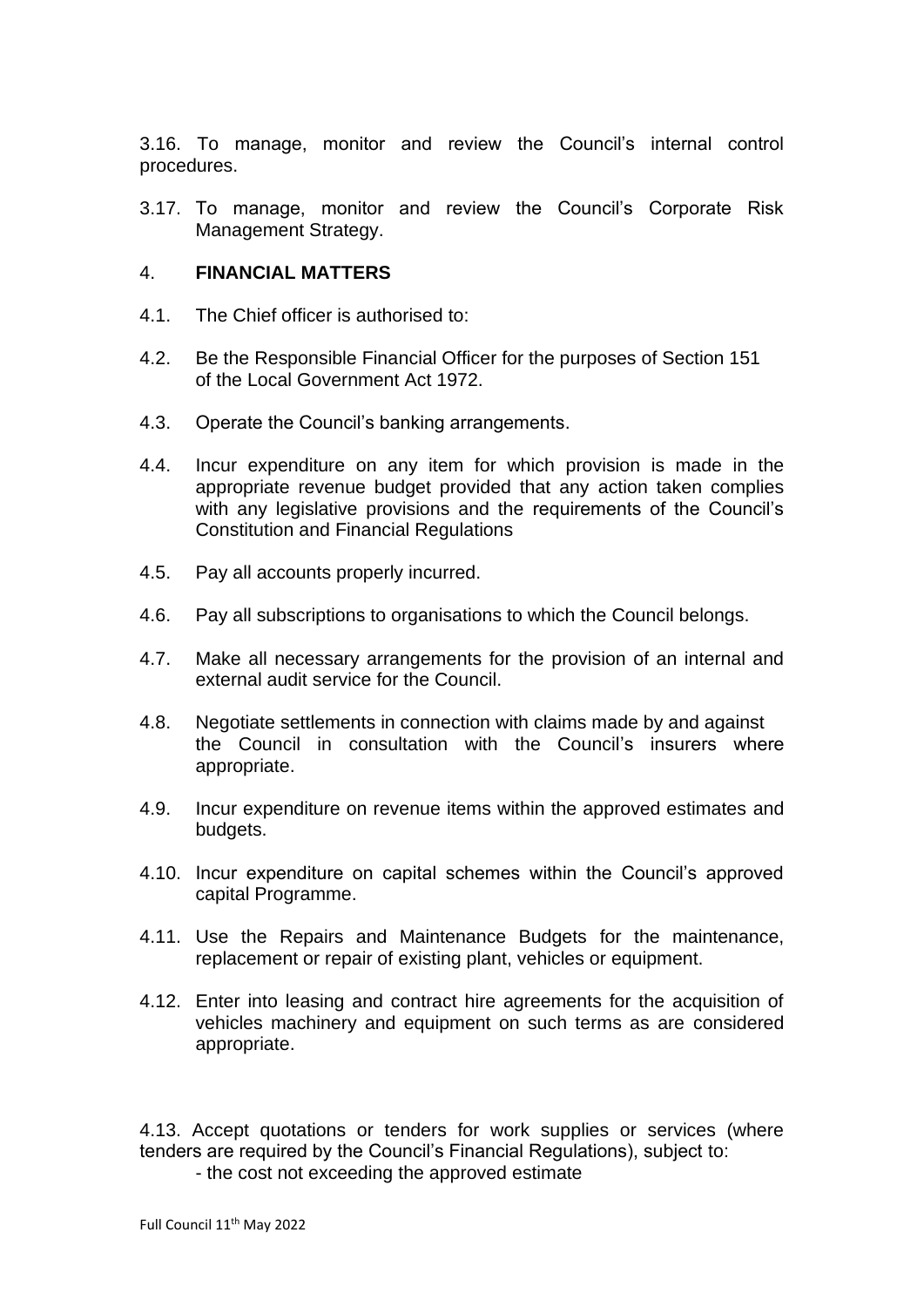- the tender being the lowest price or the most economically advantageous to the Council according to the criteria set out in the tender documentation

- all the requirements of the Council's Financial Regulations being complied with.

- 4.14. Carry out virement of sums between cost centres in accordance with the Council's Financial Regulations.
- 4.15. Manage investments and raise and repay loans as appropriate and obtain such other sources of credit as are required in accordance with the Financial Regulations.
- 4.16. Authorise action for the recovery of debts.
- 4.17. Write-off debts up to the level set by the Council.
- 4.18. Maintain a Register of Assets and Inventory of Equipment.
- 4.19. Determine the Town Council's insurance requirements on the Council's behalf.
- 4.20. Make all necessary arrangements for the Council's insurances.

#### 5. **STAFFING MATTERS**

- 5.1. The Chief Officer is given delegated powers to manage the Council staff in accordance with the Council's policies, procedures and budget, including:
- 5.2. Appointments to posts including apprentices.
- 5.3. Employment of temporary employees.
- 5.4. Preparation of the job description and person specification, placing of the advertisement and short-listing of applicants.
- 5.5. Management of staff performance.
- 5.6. Control of discipline and performance, including the power of suspension and dismissal.
- 5.7. Exercise of disciplinary and grievance procedures in accordance with the Council's procedures.
- 5.8. Determine approved duties for the payment of travel and subsistence expenses to Members and Officers where they represent the Council outside of the Town Council area.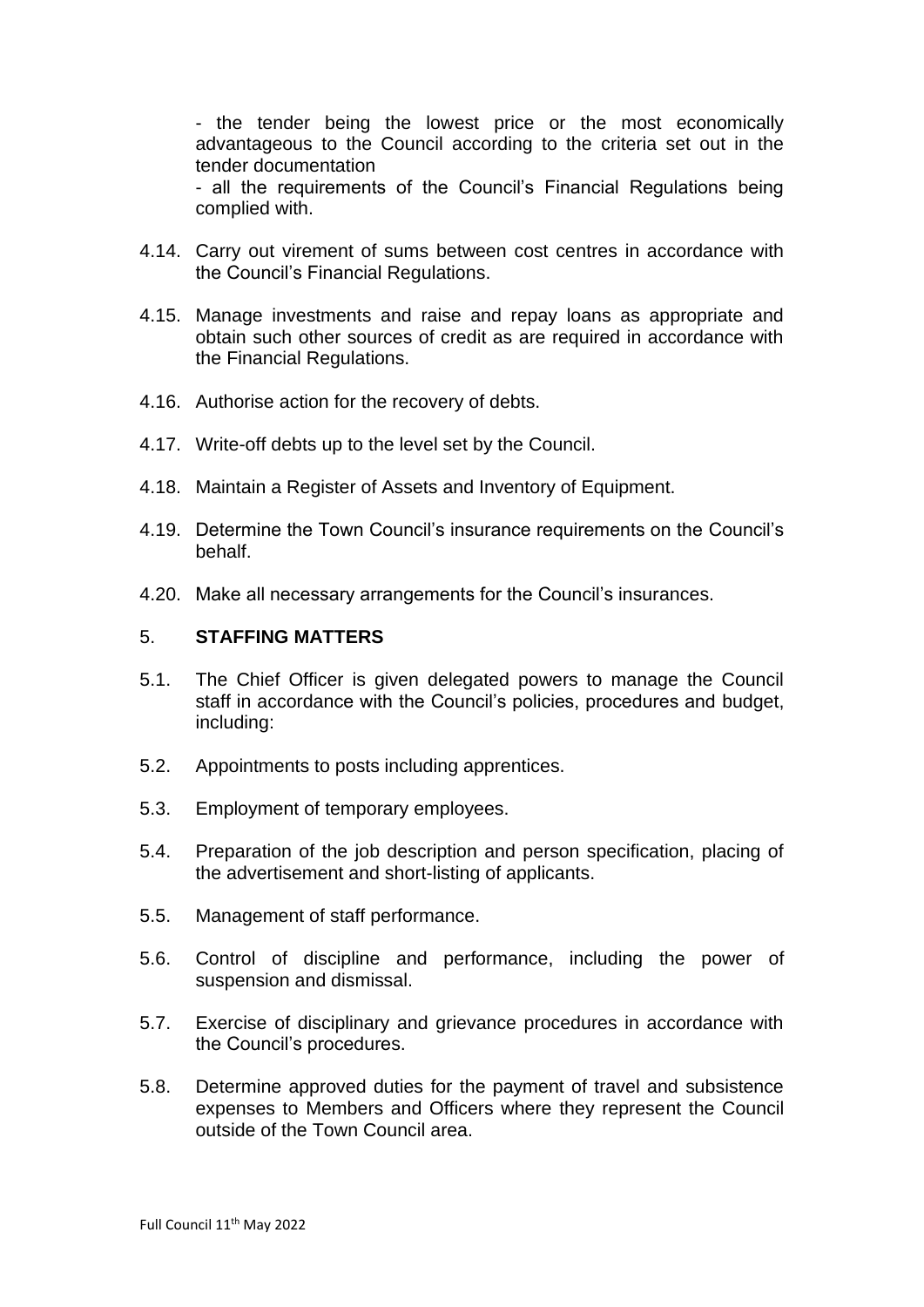- 5.9. Approve or refuse applications for re-grading, remove any bars in salary scales and to authorise salary increments and accelerated increments.
- 5.10 Approve payment of overtime.
- 5.11. Agree variations to the condition of employment.
- 5.12. Implement and monitor the arrangements for annual leave, flexi time, sickness absence, maternity and paternity leave in accordance with the Council's policies.
- 5.13. Authorise training in line with the Council's policies.
- 5.14. Authorise the provision of uniforms or protective clothing.
- 5.15. Approve payment of claims from employees for compensation for loss of or damage to personal property.
- 5.16. Negotiate and agree settlements on behalf of the Council in relation to any proceedings in the Employment Tribunal.
- 5.17. Agree to premature retirement on the grounds of duly certified ill health.
- 5.18. Terminate employment during probation and to review salary on completion of probationary periods.
- 5.19. Commission legal and professional advice on staffing matters.

#### 6. **PROPERTY MATTERS**

- 6.1. The Chief Officer is given authority to manage the land and property of the Council including:
- 6.2. Agreeing the terms of any lease, licence, conveyance or transfer.
- 6.3. The granting or refusal of the Council's consent under the terms of any lease.
- 6.4. Variations of restrictive covenants of a routine nature.
- 6.5. The granting of easements, wayleaves and licences over Council land.
- 6.6. Initiating legal action or proceedings against unauthorised encampments or encroachments on Council land.
- 6.7. Directing the custody of Town Council property and documents in accordance with the provisions of Local Government Act 1972 S226.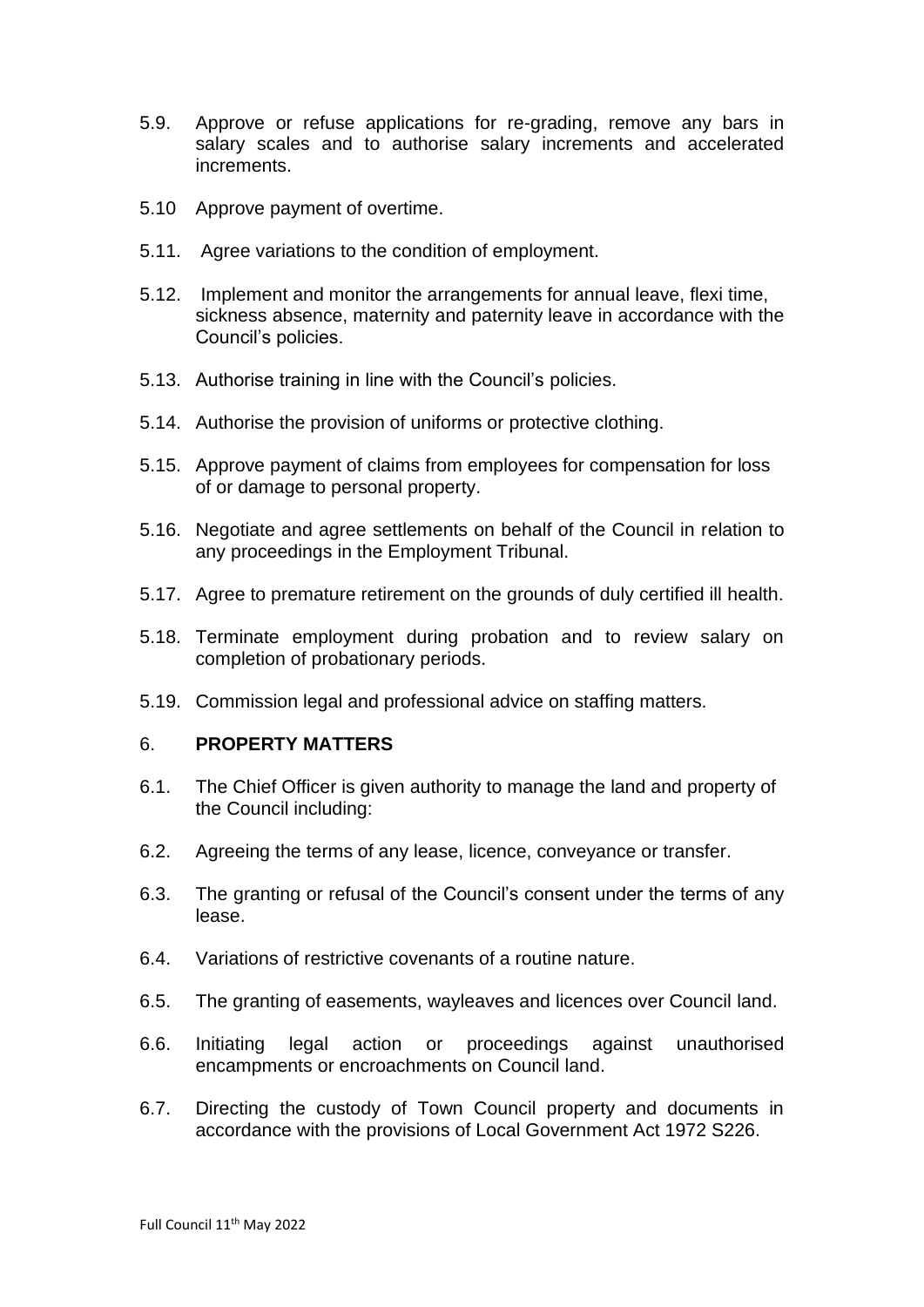6.8. Exercising responsibility for the safe custody and maintenance of the civic regalia.

# 7. **URGENCY**

- 7.1. The Chief Officer is authorised to act on behalf of the Council in cases of urgency or emergency.
- 7.2. Any such action is to be reported to the next meeting of the Council or relevant Committee. The Mayor, and the Chairs of any relevant Committee are to be consulted where possible before such action is taken.

## 8. **EMERGENCY PLANNING**

- 8.1. The Chief Officer is authorised to implement the Council's Emergency Plan and to incur any necessary expenditure in accordance with the Council's Standing Orders and Financial Regulations.
- 8.2. Any such action is to be reported to the next meeting of the Council or relevant Committee. The Mayor and the Chairman of any relevant Committee are to be consulted where possible before such action is taken.

## 9. **PROCEDURAL**

- 9.1. The Chief Officer can:
- 9.2. Authorise Officers to exercise statutory powers of entry and inspection for the purposes of any function under their control.
- 9.3. Serve requests for information as to ownership occupation and other interests in land for the purposes of any function under their control.
- 9.4. Appoint consultants and other professionals to carry out any function and provide any service under their control, subject to the Council's Constitution and Financial Regulations.

## 10. **HEALTH AND SAFETY AT WORK ACT 1974**

10.1. The Chief Officer is authorised to oversee the discharge of the Council's responsibilities under the Act.

## 11. **LEGAL PROCEEDINGS**

- 11.1. The Chief Officer is authorised to:
- 11.2. Take and discontinue legal proceedings in any Court or at any Tribunal.